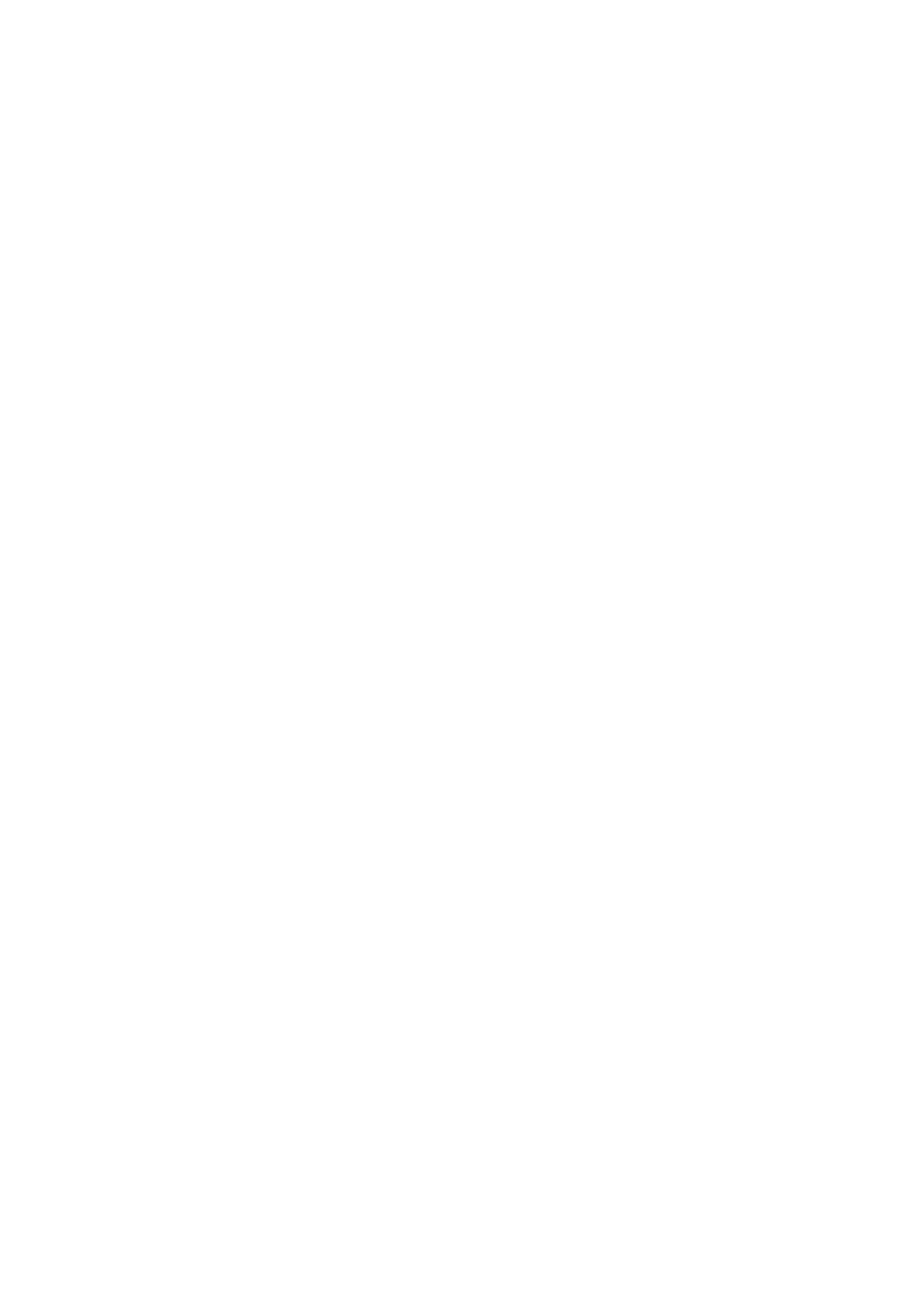# **Introduction**

### **The Public Interest Advocacy Centre**

The Public Interest Advocacy Centre (PIAC) is an independent, non-profit law and policy organisation that works for a fair, just and democratic society, empowering citizens, consumers and communities by taking strategic action on public interest issues.

PIAC identifies public interest issues and, where possible and appropriate, works co-operatively with other organisations to advocate for individuals and groups affected. PIAC seeks to:

- expose and redress unjust or unsafe practices, deficient laws or policies;
- promote accountable, transparent and responsive government;
- encourage, influence and inform public debate on issues affecting legal and democratic rights; and
- promote the development of law that reflects the public interest;
- develop and assist community organisations with a public interest focus to pursue the interests of the communities they represent;
- develop models to respond to unmet legal need; and
- maintain an effective and sustainable organisation.

Established in July 1982 as an initiative of the (then) Law Foundation of New South Wales, with support from the NSW Legal Aid Commission, PIAC was the first, and remains the only broadly based public interest legal centre in Australia. Financial support for PIAC comes primarily from the NSW Public Purpose Fund and the Commonwealth and State Community Legal Services Program. PIAC also receives funding from the Trade and Investment, Regional Infrastructure and Services NSW for its work on energy and water, and from Allens for its Indigenous Justice Program. PIAC also generates income from project and case grants, seminars, consultancy fees, donations and recovery of costs in legal actions.

### **The current inquiry and this submission**

PIAC welcomes the opportunity to respond to the NSW Law Reform Commission's inquiry into the use of apprehended violence orders (AVOs) against adults with cognitive and mental health impairments. This submission is based on PIAC's diverse experience working with people with mental illness and cognitive impairment through its core program, the Homeless Persons' Legal Service (**HPLS**).

PIAC's submission forms part of a suite of submissions to the NSW Law Reform Commission on the key focus areas of the inquiry into people with cognitive and mental impairments in the criminal justice system. These include PIAC's 2010 submission, *Treatment and care rather than crime and punishment*, and PIAC's 2011 submission, *Treatment and care over punishment and detention – even more critical for young people*.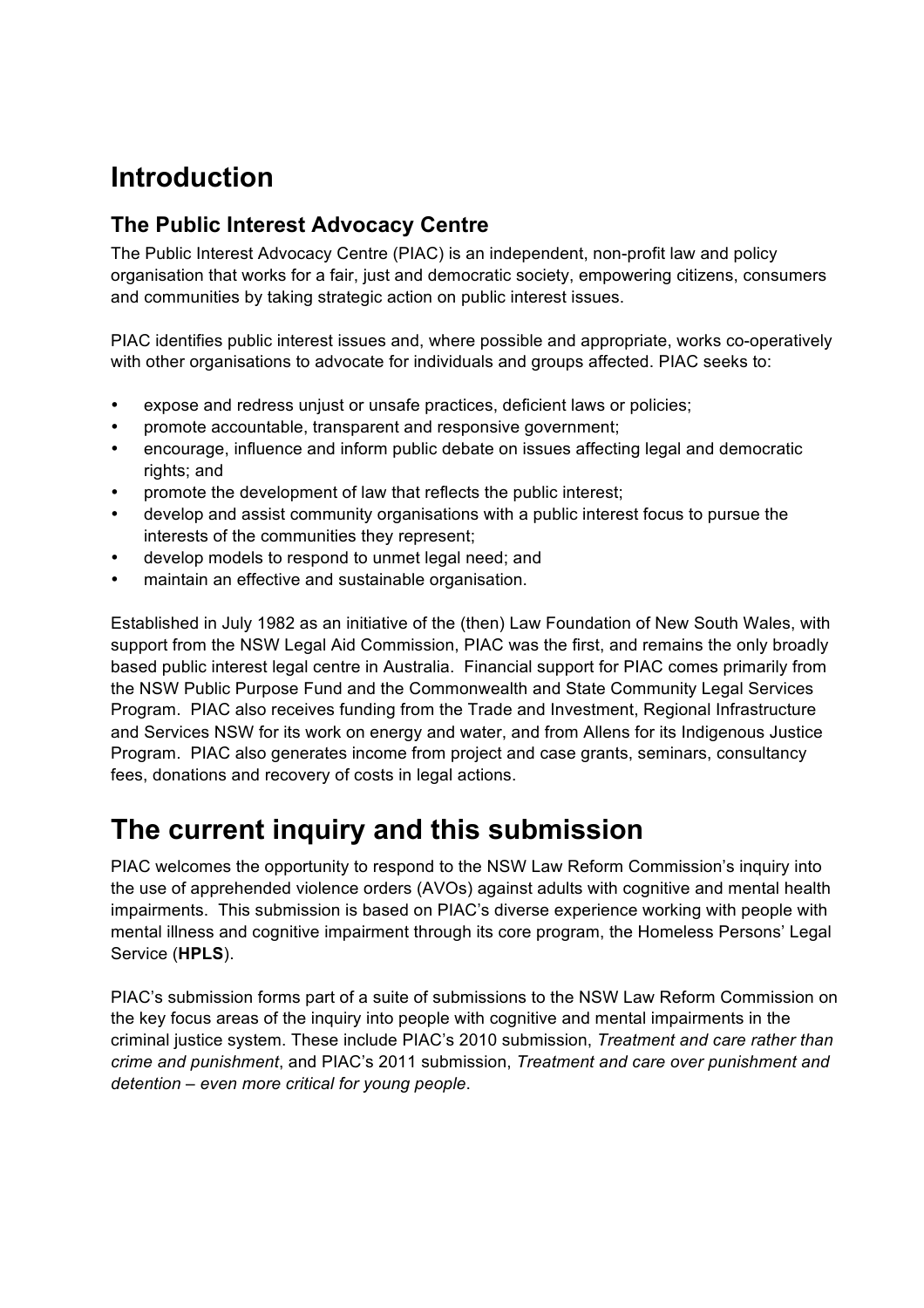### **PIAC's work in the criminal justice system**

PIAC has significant experience in representing those with cognitive and mental impairments through its work with HPLS, a joint initiative between PIAC and the Public Interest Law Clearing House (PILCH) NSW. The HPLS Solicitor Advocate provides representation for people who are homeless and charged with minor criminal offences. The role was established in 2008 to overcome some of the barriers homeless people face accessing legal services, including: a lack of knowledge about how to navigate the legal system; the need for longer appointment times to obtain instructions; and, the need for greater capacity to address multiple and complex interrelated legal and non-legal problems.

Since commencing in 2008, the HPLS Solicitor Advocate has provided court representation to 329 individual clients in a range of matters including AVO proceedings.

## **Question 3 – Difficulty complying with an AVO**

PIAC submits that law and policy reform in this area of the criminal justice system should be driven by an understanding of the capacity of people with mental illness and/or some other form of cognitive impairments to address antisocial and difficult behaviour and, accordingly, to comply with an AVO.

This is illustrated by the following case studies from the work of the HPLS Solicitor Advocate.

#### **Case Study 1**

In late 2011, JMT approached a young woman and her mother at a café in Paddington in an excited manner, causing them to leave the café. Subsequently, JMT approached the young woman on a number of occasions when she got off the bus and would follow her to the area where she resided. The victim alleged that this occurred on 20 occasions and police took out an APVO.

It was clear to police and the victim that JMT was mentally disturbed and that what he said when he approached the victim on many occasions was not rational. JMT disputed the APVO and represented himself in Court. Orders were made that JMT not approach, molest or harass the victim and that he be restrained from going within the Paddington area where the victim resided.

HPLS represented JMT in his appeal to the District Court but the appeal failed. JMT continued to attend the area and the victim reported this to police although no action was taken.

JMT's mental health was such that he refused to accept that he could not go to the area where he was restricted. He continues to expose himself to the danger of being charged for breach of the orders.

#### **Case Study 2**

LGW is a homeless man in his sixties who has been living on the streets for a number of years in the Paddington area. He has a history of mental health issues and suffers from schizophrenia. LGW had a habit of feeding bread to the pigeons near Paddington Church. The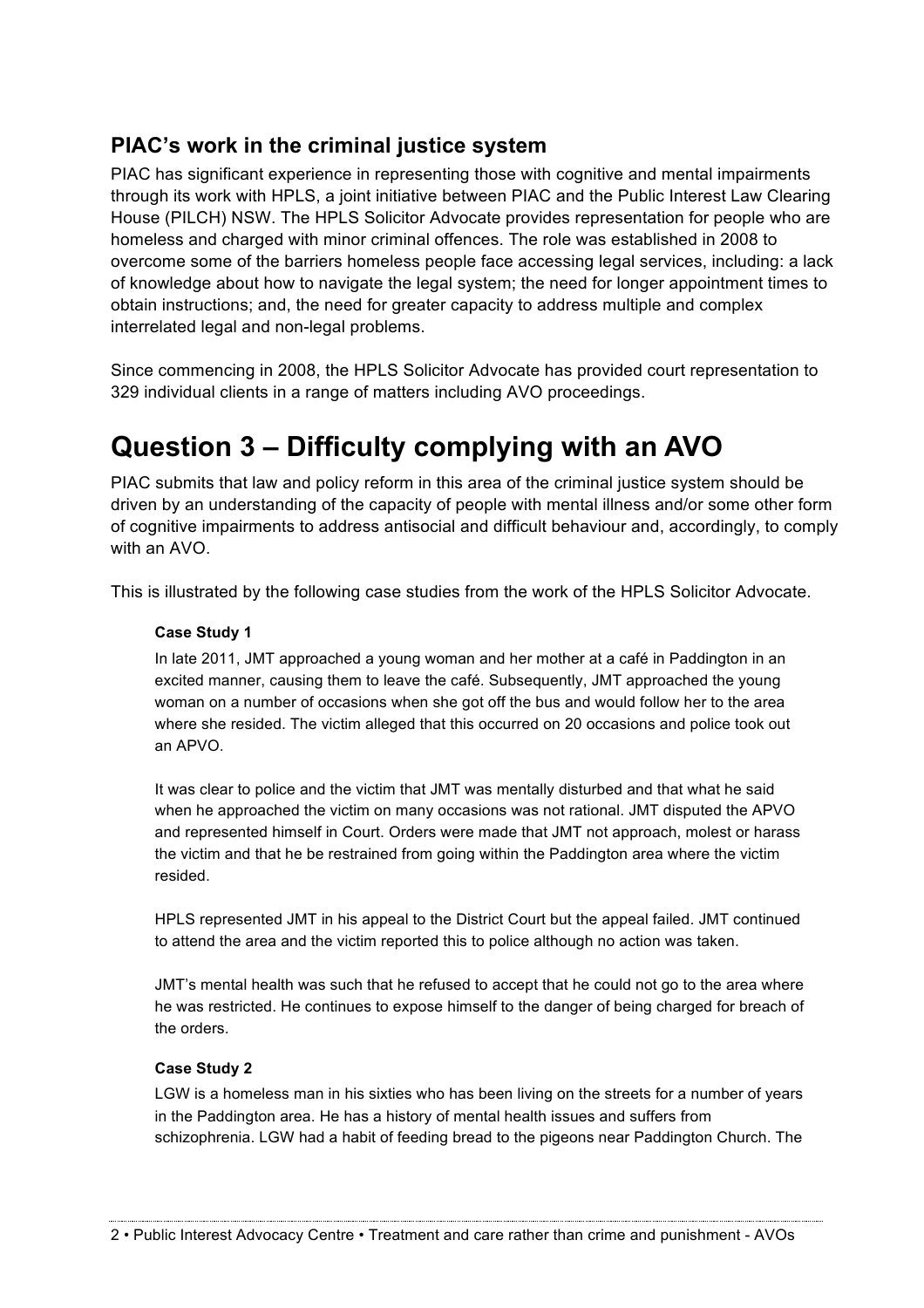manager responsible for the area requested that he desist from feeding the pigeons and LGW refused.

The manager asked the local police to move LGW on and when LGW continued to attend the property the manager took out an APVO against LGW, claiming harassment and intimidation.

LGW disputed the application. At the hearing LGW was obviously mentally unwell, having absconded from hospital after being scheduled by order of the Mental Health Tribunal. The matter could not proceed to hearing on that occasion as LGW was returned to hospital.

Interim orders were made which barred LGW from entering the Paddington area. In spite of this order, LGW went back to the area because it was where he had lived for 30 years. LGW was charged with contravening the APVO. It was clear that LGW's mental health affected his ability to abide by the orders.

At the hearing, the manager's application was dismissed on the basis that the matters complained of did not amount to intimidation and harassment. The breach of the APVO was dealt with under section 10 of the *Crimes (Sentencing Procedure) Act 1999* (NSW) where the offence was proved but no conviction was recorded.

These cases demonstrate that, in some circumstances, adults with cognitive and mental impairments may not have the capacity to comply with AVO conditions on account of impulsivity or other impairments associated with their condition. If the defendant is unable or has difficulty complying with an AVO against them, the complainant will not get the protection they seek and the defendant will be exposed to hefty penalties and criminal convictions.

As is demonstrated in Case Study 2, s 10 of the *Crimes (Sentencing Procedure) Act 1999* (NSW) provides an opportunity for defendants to be dealt with without a conviction being recorded and allows the magistrate to divert a defendant to treatment or rehabilitation. Section 10(3)(a) specifically refers to the defendant's 'mental condition' as a factor that a court can take into account in not recording a conviction under the section. PIAC believes that s 10 could and should be used more frequently to divert people from the criminal justice system for offences where there is no public risk of harm resulting from a discharge under the section.

The existence of mental health issues or cognitive impairment should be a key factor in the discretion exercised by the police on whether or not to apply for an APVO.

This principle not only recognises the need to address the over-representation of people with mental illness and cognitive impairments in the criminal justice system, it also reflects the need to recognise that subjecting many people with mental illness or cognitive impairment to the processes of the criminal justice system is generally counterproductive.

Weighing the diminished efficacy of principles of specific deterrence applying to people with cognitive impairment against the trauma and humiliation that people with mental illness experience in the criminal justice system, promoting greater use of discretion to utilise alternatives to AVO proceedings is in the public interest.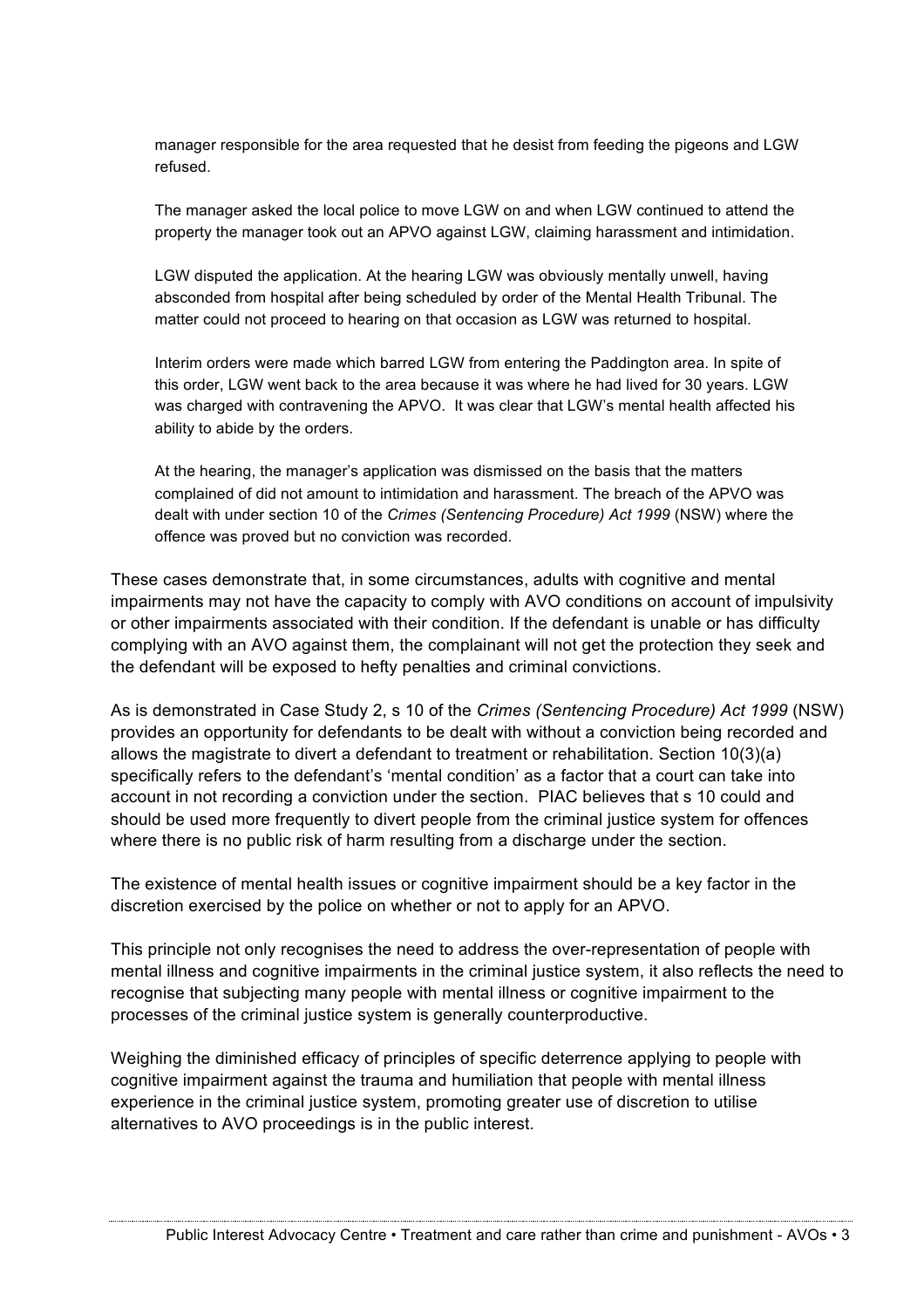Greater use of discretion could be complemented by informal and voluntary diversion/referral of suspected offenders to sources of community treatment and/or care.

PIAC supports the extension of the diversionary options available in NSW. This support is, however, conditional on the adequate resourcing of the community services that inevitably must form the core service providers of such programs, as well as the adequate resourcing of organisations and authorities that provide the reports and assessments to the Courts that are necessary so that Courts can make appropriately informed decisions.

There must be resources provided either to community organisations or to appropriate government agencies to properly co-ordinate diversionary programs, and if necessary, provide assistance to the individuals involved through case management. Otherwise it could be said that people with severe cognitive impairment or acute mental illness that are put on such programs, are set up to fail.

## **Question 5 – Carers and Heath Care Providers**

PIAC submits that AVOs are generally an inappropriate mechanism to safeguard a carer or health care provider from a young person or adult with cognitive or mental health impairment. This is because such people very often have difficulty in understanding and complying with AVO conditions.

#### **Case Study 3**

PX has AIDS and attends a support organisation that provides lunch for AIDS sufferers. PX has cognitive problems as a consequence of his condition and is subject to bursts of aggression or irascibility on occasion but is not violent. These symptoms are a well-known feature of the disease and this is understood by the support organisation whose lunches PX attended.

A number of incidents arose between PX and a particular member of the staff of the support organisation. The incidents clearly arose as a consequence of PX's condition.

PX appeared to have had a number of disputes with the management of the organisation to the extent that the management issued PX with a banning notice. The member of staff eventually went to police who took out an APVO on her behalf against PX. The management of the organisation supported the staff member.

The application was disputed and went to hearing. At the hearing, the staff member conceded in cross-examination that aggression and abrasive behaviour was a known symptom of AIDS. She was then asked whether allowance was given to other clients at the organisation displaying the same symptoms – i.e. not taking action such as issuing banning notices or APVOs. The staff member asserted that such allowance was given only in some circumstances, which raised the inference that PX was being treated differently to others.

Despite this, the Court found that PX was intimidating and made the order for an APVO.